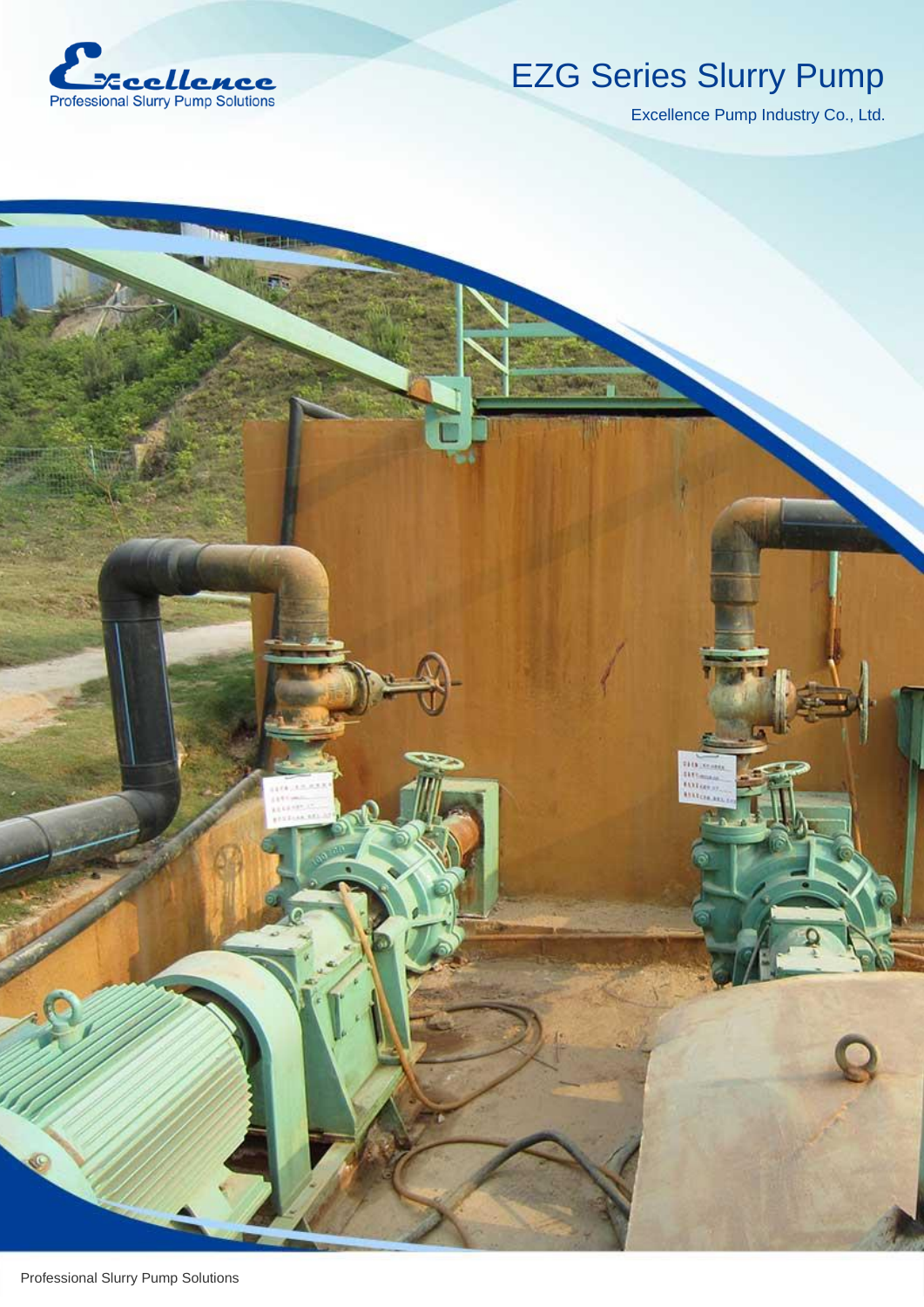### Excellence Pump Industry Co., Ltd.



According to feedbacks from users at home and abroad, EZG series slurry pumps are a brand-new generation designed to meet the demands of diversified working conditions. Characterized with high efficiency, large capacity and high head, EZG series slurry pumps are becoming increasingly popular among clients.



- CAM modern design with optimal hydraulic performance and reliability design ensure long MTBF (mean time between events).
- Outer casing is made of grey cast iron or ductile cast iron. It can be operated in series with maximum permissible work pressure is 3.6Mpa.
- The wet parts adopt interchangeable anti-abrasive and anti-corrosive alloy material.
- The metric bearing is lubricated by oil: scientific lubricating and cooling system ensure that the bearing operates under low temperature.
- Less power consumption is realized by DC (Direct connection) design. The capacity and head of the pump can be adjusted by altering the outer diameter of impeller.
- Broad passage, good anti-clogging performance, excellent performance of NPSH.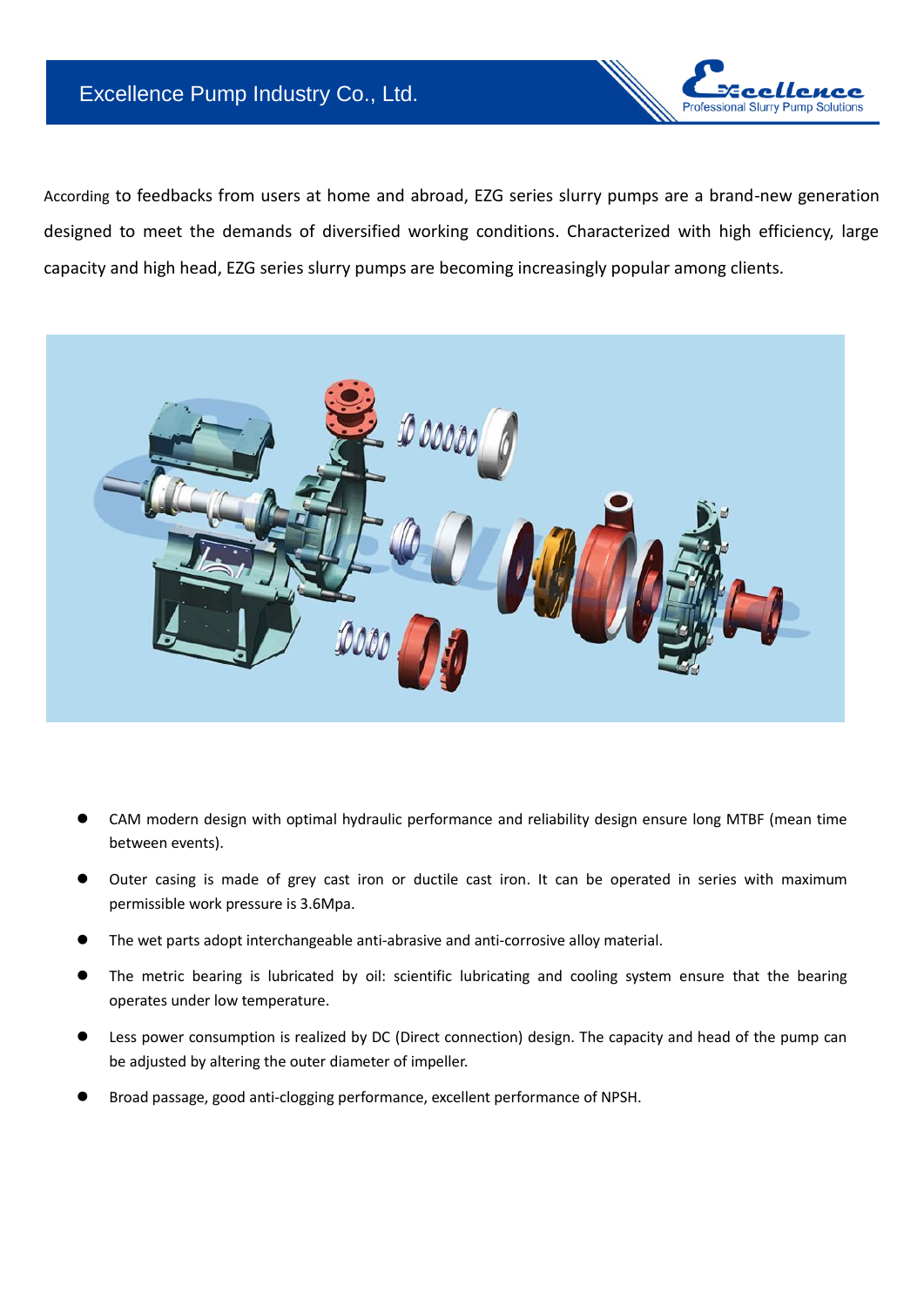

# *<u><b>Structure*</u>

### **Series EZG Structural Drawing**



- 1. Throatbush
- 2. Impeller
- 3. Volute liner
- 4. Frame
- 5. Shaft
- 6. Adjusting screw Ⅱ
- 7. Adjusting screw <sup>[</sup>
- 8. Adjusting hole cover
- 9. Expeller ring
- 10. Expeller
- 11. Frame plate liner insert
- 12. Frame plate
- 13. Cover plate

Note: this is the basic drawing of structure. There would be some differences up to varied discharge size.



## **Shaft Seal**

There are three standard shaft seal methods:

- Packing seal: it is the lowest in cost.
- Expeller seal with packing seal: it is most commonly used.
- Mechanical seal: it has best seal effect, but high in cost and has strict requirement of flush water.

### **Material**

Outer casing is made by grey cast iron or ductile cast iron according to different working conditions.

The wet parts material for standard EZG series pump is high-chrome alloy. This kind of material is wear resistant and has excellent performance under erosive conditions.

- KmTBCr27: hard carbides within its microstructure provides strong wear resistance
- KmTBCr28: its hardness is 430 in Brinell and suitable for corrosive applications where pH is below 4.
- KmTBCr35: its hardness is 450 in Brinell and has much improved corrosion resistance.

# **Bearing Assembly**

Scientific design with better cooling and lubricating performance than traditional grease lubrication

- Lubricated by oil;
- Easy maintenance;
- Prolong rotor service life.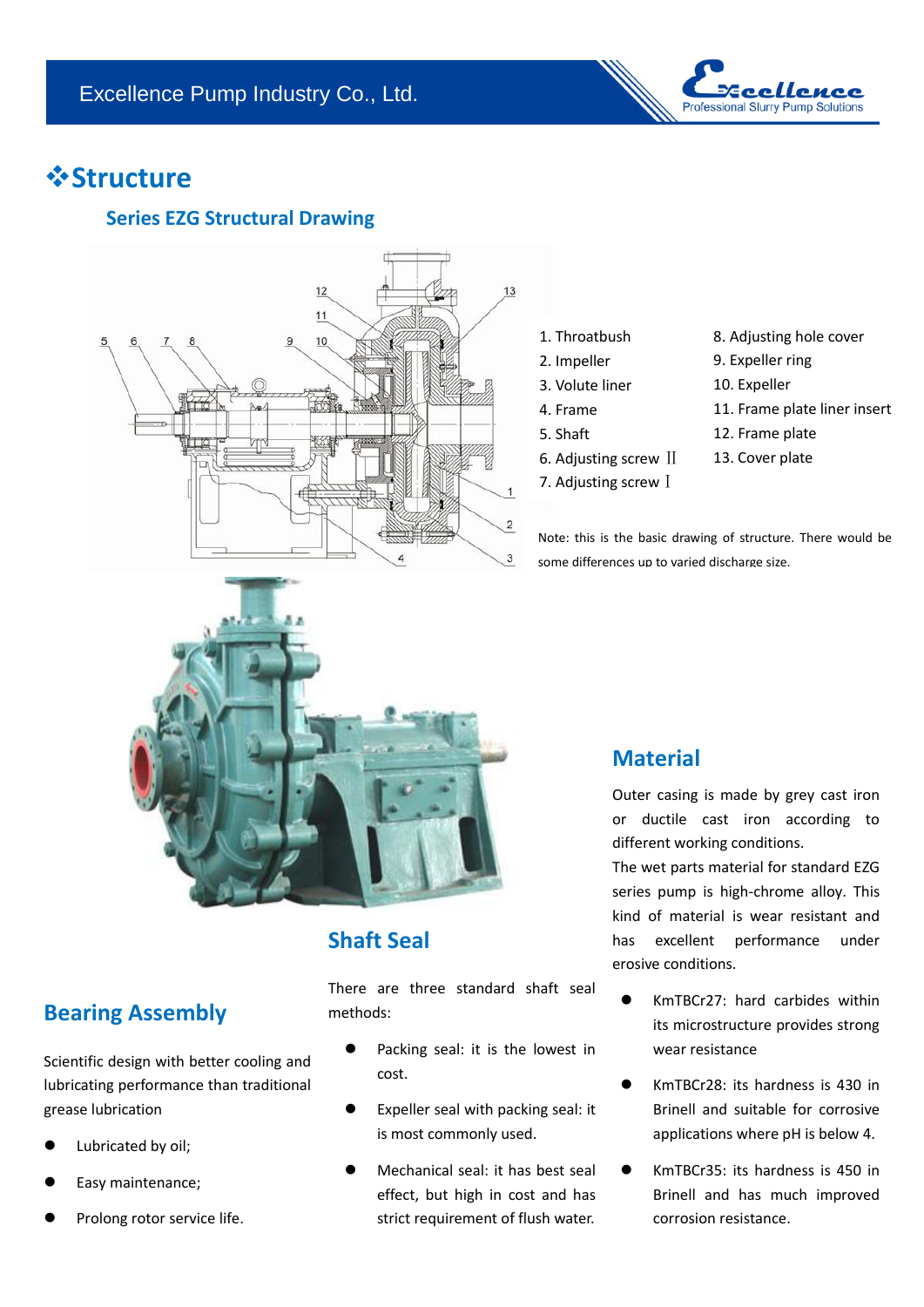### Excellence Pump Industry Co., Ltd.

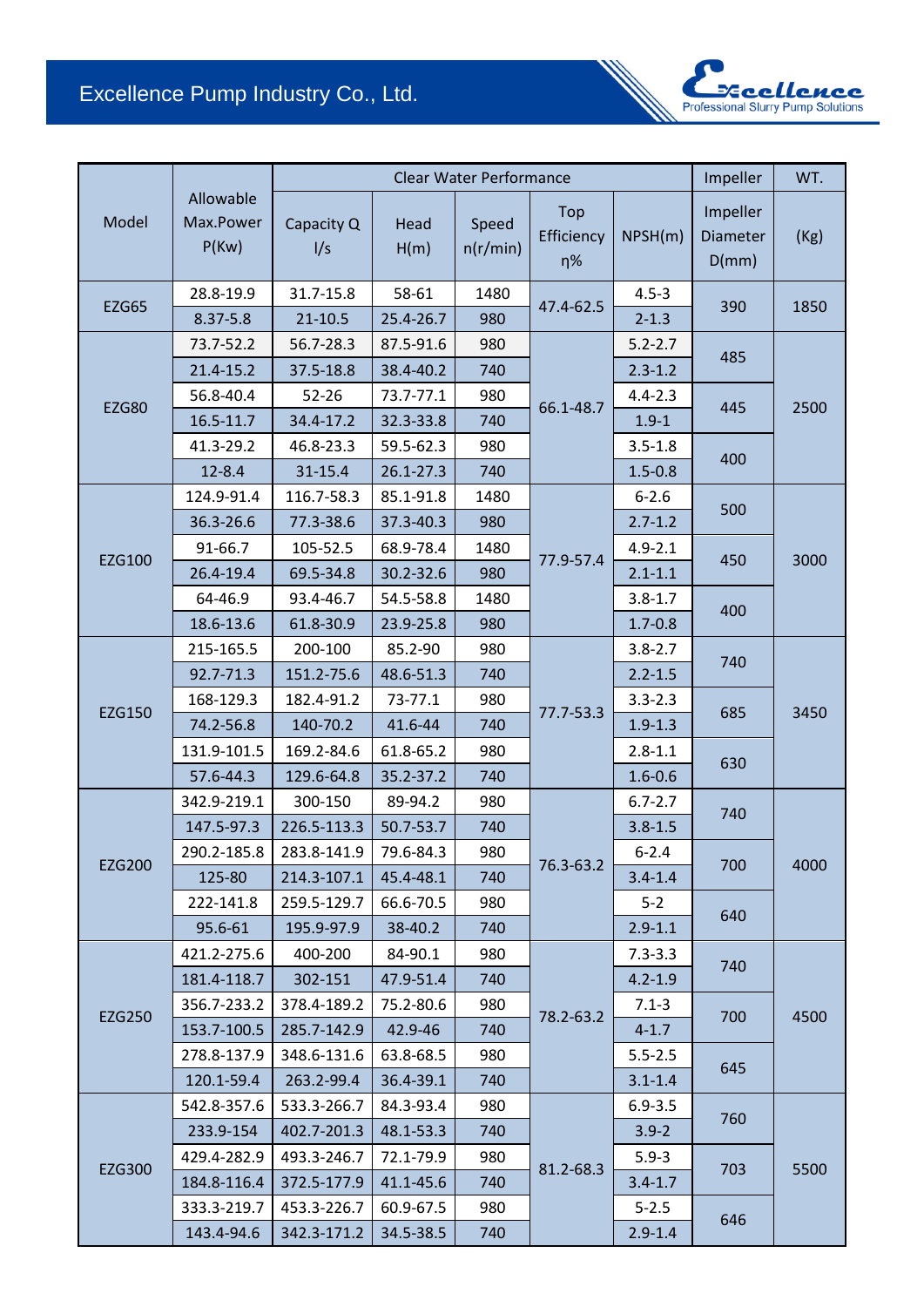

# **Application**

Series EZG slurry pumps are widely used in mining, coal washing, power plant, metallurgy, petrochemical, building material, dredging, and other industrial fields, etc.

#### **Typical Application:**

- **•** Iron Ore Dressing Plant
- Copper Concentration Plant
- Gold Mine Concentration Plant
- Molybdenum Concentration Plant
- Potash Fertilizer Plant
- Other Mineral Processing Plants
- Alumina Industry
- Coal Washery
- Power Plant
- Sand Excavation
- Building Material Industry
- Chemical Industry
- Other industries



*65EZG in African Copper Concentration Plant*



*100EZG in Chinese Coal Washery*



*100EZG in Iron Beneficiation in South America*